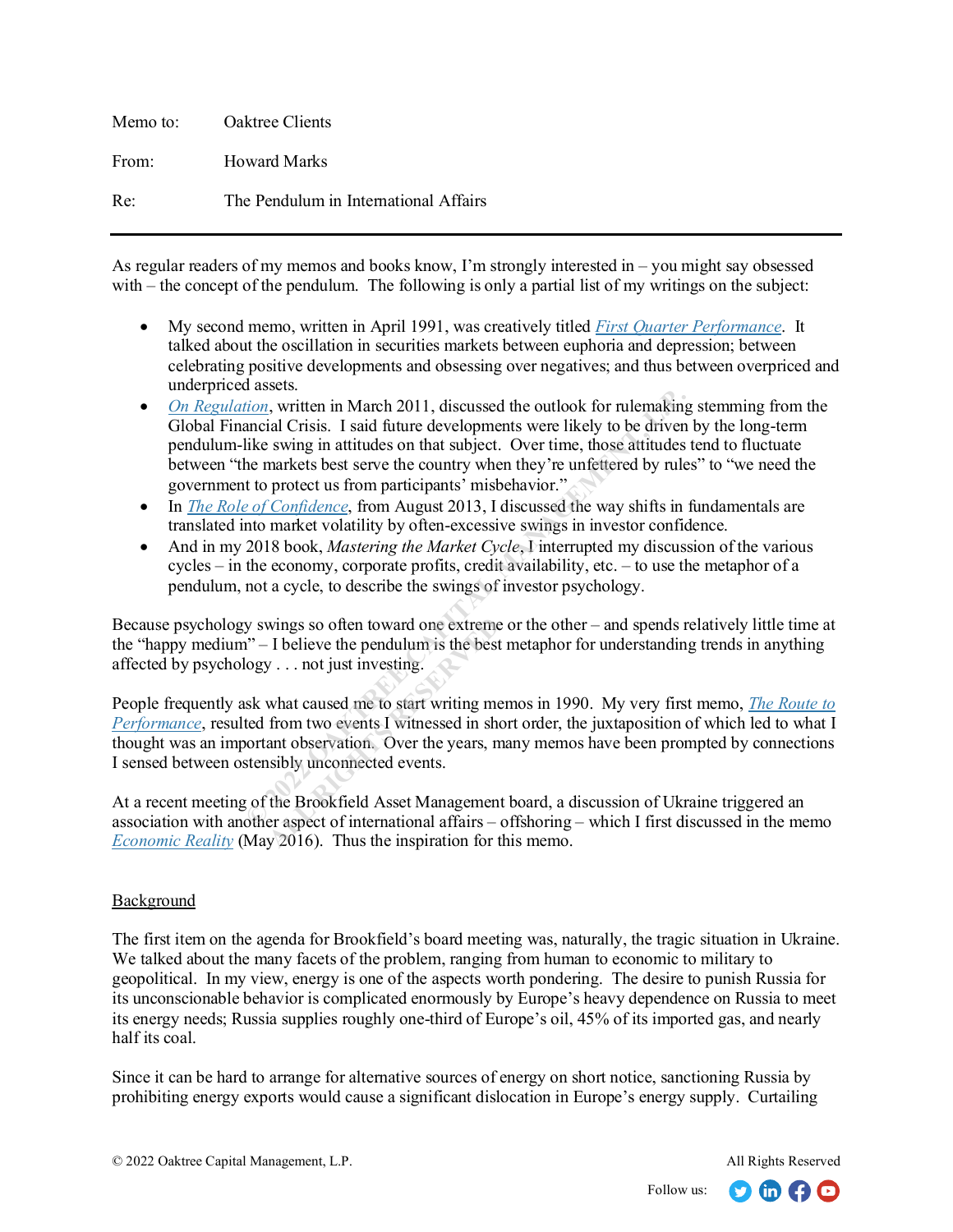this supply would be difficult at any time, but particularly so at this time of year, when people need to heat their homes. That means Russia's biggest export – and largest source of hard currency (\$20 billion a month is the figure I see) – is the hardest one to sanction, as doing so would cause serious hardship for our allies. Thus, the sanctions on Russia include an exception for sales of energy commodities. This greatly complicates the process of bringing economic and social pressure to bear on Vladimir Putin. In effect, we're determined to influence Russia through sanctions . . . just not the potentially most effective one, because it would require substantial sacrifice in Europe. More on this later.

The other subject I focused on, offshoring, is quite different from Europe's energy dependence. One of the major trends impacting the U.S. economy over the last year or so – and a factor receiving much of the blame for today's inflation – relates to our global supply chains, the weaknesses of which have recently been on display. Thus, many companies are seeking to shorten their supply lines and make them more dependable, primarily by bringing production back on shore.

Over recent decades, as we all know, many industries moved a significant percentage of their production offshore – primarily to Asia – bringing down costs by utilizing cheaper labor. This process boosted economic growth in the emerging nations where the work was done, increased savings and competitiveness for manufacturers and importers, and provided low-priced goods to consumers. But the supply-chain disruption that resulted from the Covid-19 pandemic, combined with the shutdown of much of the world's productive capacity, has shown the downside of that trend, as supply has been unable to keep pace with elevated demand in our highly stimulated economy. s, as we all know, many industries moved a significant percentage<br>to Asia – bringing down costs by utilizing cheaper labor. This pie<br>the emerging nations where the work was done, increased saving<br>the manufacturers and impo

At first glance, these two items – Europe's energy dependence and supply-chain disruption – may seem to have little in common other than the fact that they both involve international considerations. But I think juxtaposing them is informative . . . and worthy of a memo.

### Russian Energy

In 2019, Russia's top four exports were crude petroleum, refined petroleum, petroleum gas, and coal briquettes. These totaled \$223 billion, or 55% of Russia's total exports of \$407 billion, according to the Observatory of Economic Complexity. France Source Scrib Source Scrib Strategies Control Complexity.<br>
All September Strategies Complexity.<br>
All September Strategies Complexity.<br>
All September Strategies Complexity Complexity Complexity.<br>
Complexity Complexity

|                   | <b>Europe</b>    |                 |                     |                   | <b>Russia</b>    |                  |  |
|-------------------|------------------|-----------------|---------------------|-------------------|------------------|------------------|--|
|                   | <b>Produces</b>  | <b>Consumes</b> | <b>Net</b>          | <b>Produces</b>   | <b>Consumes</b>  | <b>Net</b>       |  |
| Oil (bbl/day)     | $3.6 \text{ mm}$ | 15.0 mm         | $11.4 \text{ mm}$ ) | $11.0 \text{ mm}$ | $3.4 \text{ mm}$ | $7.6 \text{ mm}$ |  |
| Gas (cu met/year) | $230$ bn         | $560$ bn        | (330 b n)           | $700 \text{ bn}$  | 400bn            | 300 bn           |  |
| Coal (tons/year)  | 475 mm           | 950 mm          | $(475 \text{ mm})$  | $800 \text{ mm}$  | $300 \text{ mm}$ | 500 mm           |  |

As shown in the following table, Russia is exceptionally well positioned to wield influence over Europe through exports of energy commodities.

Source: "The West's Green Delusions Empowered Putin," Michael Shellenberger, *Common Sense with Bari Weiss*, March 1, 2022. Some data is approximate or rounded. (*Common Sense* is probably as tendentious as other media outlets, but I have no reason to believe the data is inaccurate.)

The implications are clear. Europe uses far more energy than it produces and makes up the difference through imports. Russia, on the other hand, uses far less than it produces, leaving the remainder to generate economic and strategic gains.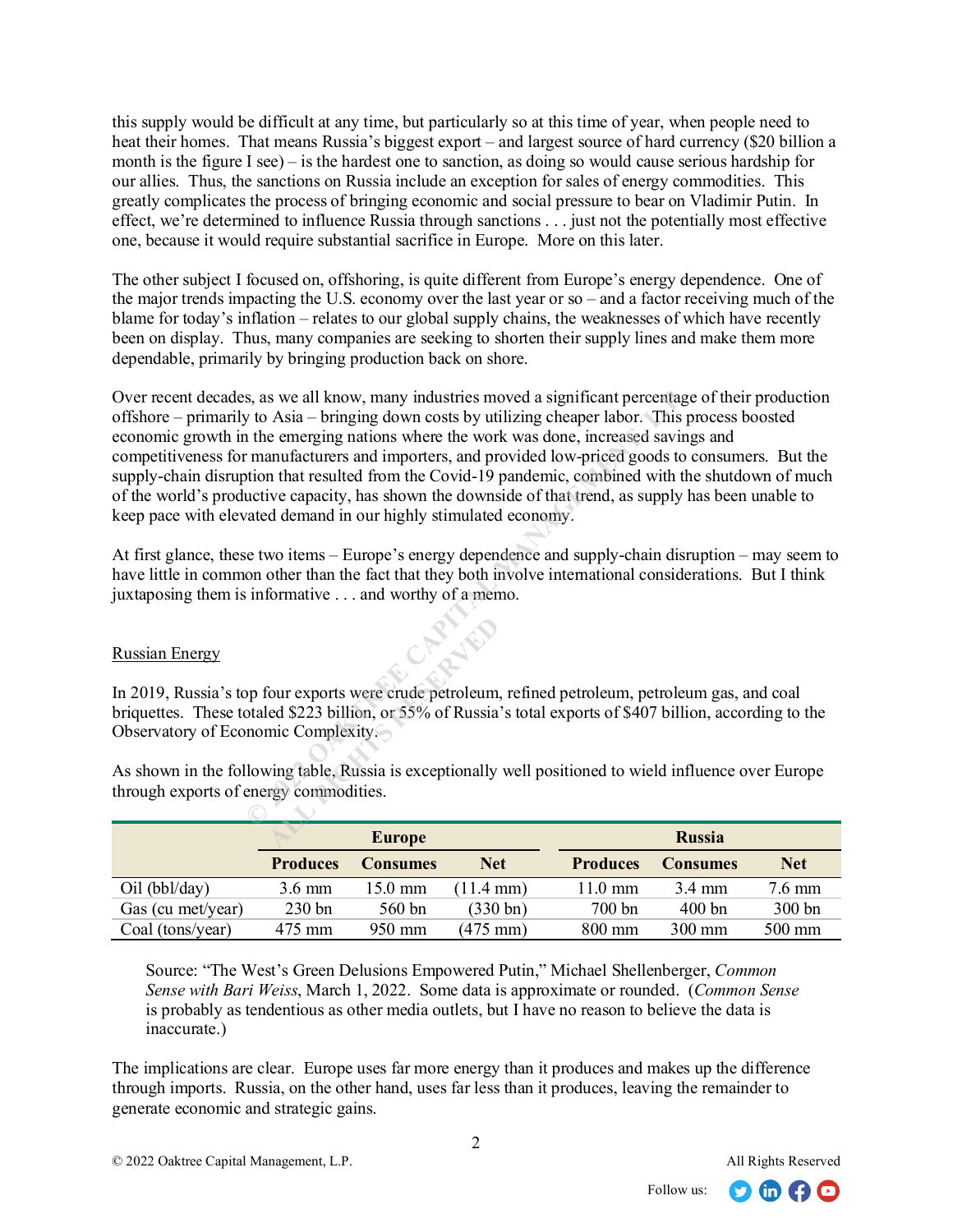How did things get this way? According to Shellenberger (see source above):

While Putin expanded Russia's oil production, expanded natural gas production, and then doubled nuclear energy production to allow more exports of its precious gas, Europe, led by Germany, shut down its nuclear power plants, closed gas fields, and refused to develop more through advanced methods like fracking.

The numbers tell the story best. In 2016, 30 percent of the natural gas consumed by the European Union came from Russia. In 2018, that figure jumped to 40 percent. By 2020, it was nearly 44 percent, and by early 2021, it was nearly 47 percent.

The following chart makes the situation clear. In 1980, imports from Russia represented less than onethird of Europe's oil and gas production. European production peaked about 20 years ago and has almost halved since then, ending up near where it was in 1980. In the same roughly 40-year period, imports from Russia have tripled, meaning they're now roughly equal to Europe's production.



Source: BP, Gazprom, Eurostat, Perovic et al., Russia Federal Customs Service. *Journal of Policy Analysis and Management* calculations, 2021.

Shellenberger asserts – and it seems credible – that Europe allowed its dependence on imports of energy commodities, especially from Russia, to increase so dramatically because it wanted to be more ecologically responsible at home. In addition to limiting their production of oil and gas, some nations (especially Germany) reduced their use of nuclear power generation – which could arguably offer the best energy option by providing large-scale power production without emitting greenhouse gases – in a concession to those who consider nuclear power unsafe or environmentally unfriendly. As Shellenberger puts it:

in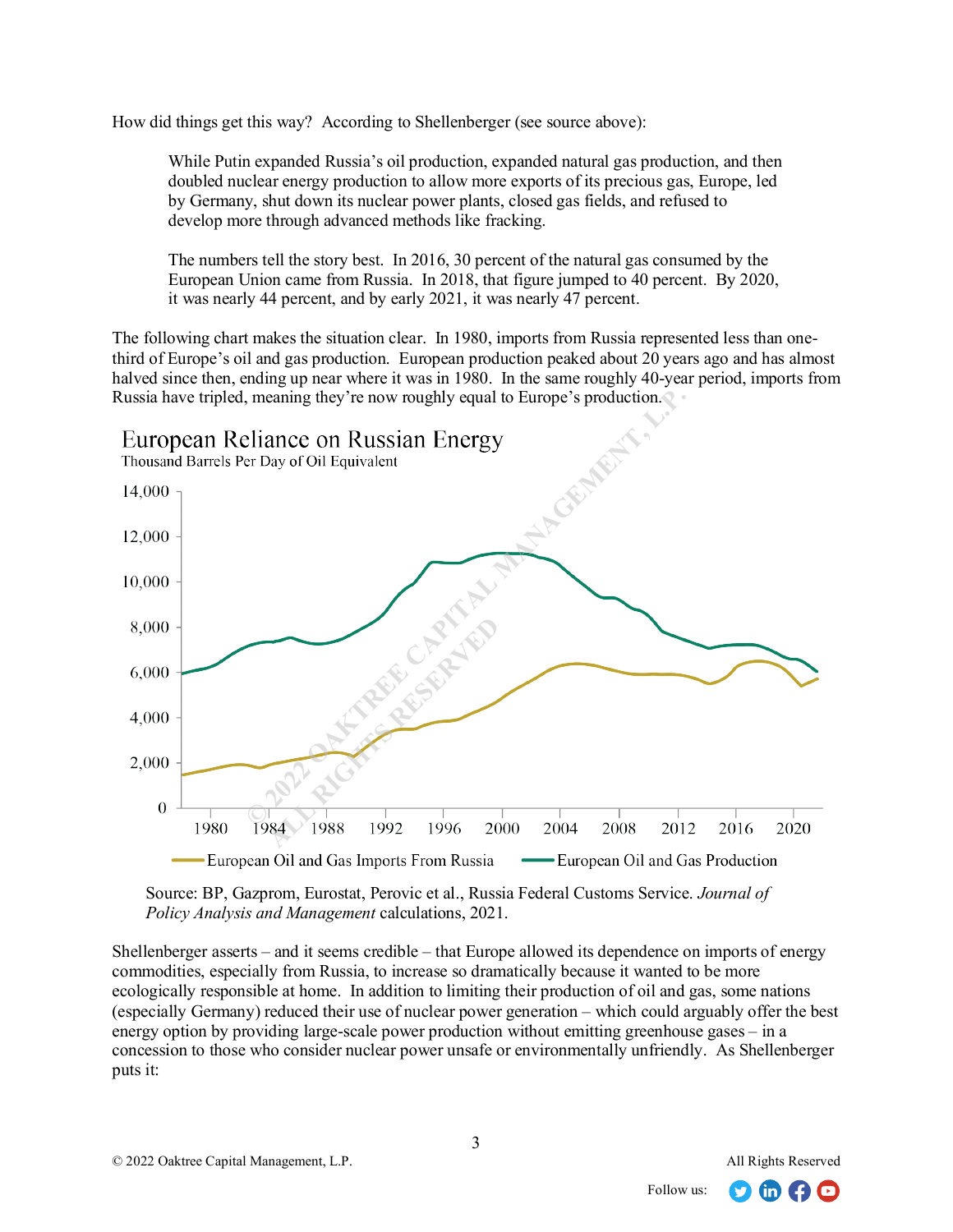At the turn of the millennium, Germany's electricity was around 30 percent nuclearpowered. But Germany has been sacking its reliable, inexpensive nuclear plants. . . . By 2020, Germany had reduced its nuclear share from 30 percent to 11 percent. Then, on the last day of 2021, Germany shut down half of its remaining six nuclear reactors. The other three are slated for shutdown at the end of this year.

During a briefing earlier this month, a U.S. senator told the nonpartisan political organization No Labels, "The energy issue regarding 'Putin's war' has four components: energy, climate, security, and economics (both national and at the household level)." **Security doesn't seem to have received much consideration in the deliberations that led to Germany's energy dependency on Russia.** Just one of the four factors – climate – appears to have motivated the decision. Choosing to count on a hostile neighbor for essential goods is like building a bank vault and contracting with the mob to supply it with guards. But that's what happened.

### Foreign Sourcing

The downside of Europe's dependence on Russian oil and gas has made its way into the consciousness of many people only recently, as a result of the invasion of Ukraine. But the shift to sourcing and manufacturing overseas is something that's been on people's minds for decades.

If you think back a few hundred years, limitations on transportation required that production take place near the point of consumption. But after the advent of the railroad, it became possible to separate the locations of production and consumption by hundreds – or even thousands – of miles. This must have been an important element in the creation of national champions that eventually supplied whole countries with goods such as food and building materials that previously had to be manufactured near the local customers. This enabled goods to be produced in places where labor was most readily available or where benefits from specialization could be maximized. It was inevitable that these forces would affect countries around the world and – with the emergence of airfreight and containerization – result in rapidly growing cross-border trade. urope's dependence on Russian oil and gas has made its way into tecently, as a result of the invasion of Ukraine. But the shift to source<br>seas is something that's been on people's minds for decades.<br>few hundred years, limi

Shortly after World War II, cheap labor and skill in assembling products permitted Japan to rapidly become a major exporter of electronic goods and automobiles. The products were highly costcompetitive and initially of low quality, but Japan soon developed some of the world's most desired brands. In the late 1950s, Japanese auto companies exported just a few hundred cars a year to the U.S., the main selling point of which was low price. But quality rose even as prices remained attractive, and by the early 1980s, the Reagan administration, in an attempt to protect the U.S. auto industry, asked Japanese manufacturers to "voluntarily" limit exports to the U.S. to 1.68 million cars per year. all bunding materials that previously and bunding materials that previously ed goods to be produced in places aation could be maximized. It was vorid and – with the emergence of rade.<br>
ar II, cheap labor and skill in asser

The lure of low manufacturing costs caused producers to shift operations from Japan to other parts of Asia over time. A large-scale shift to China began in earnest around 1995. Subsequently, the production of low-value-added goods such as T-shirts and jeans shifted to Vietnam, Bangladesh and Pakistan. As each country benefited from the growth of manufacturing, the supply of labor got tighter, and workers became able to demand higher wages. Per-capita incomes and standards of living rose, expanding the middle class and strengthening domestic consumption. Higher wages in one country caused the mantle of lowest-cost manufacturer to pass to others. Wages may have risen locally, but as a consequence, the search for low-margin, low-skill work moved on to new low-cost venues.

Asia's ability to produce goods inexpensively soon led U.S. companies to capitalize on Asia's advantages by (a) building factories abroad and (b) hiring Asian contractors to do manufacturing for them. The reasons are clear: vastly lower wages and fewer protections for workers, which permitted long days and

 $\Omega$  in  $\Omega$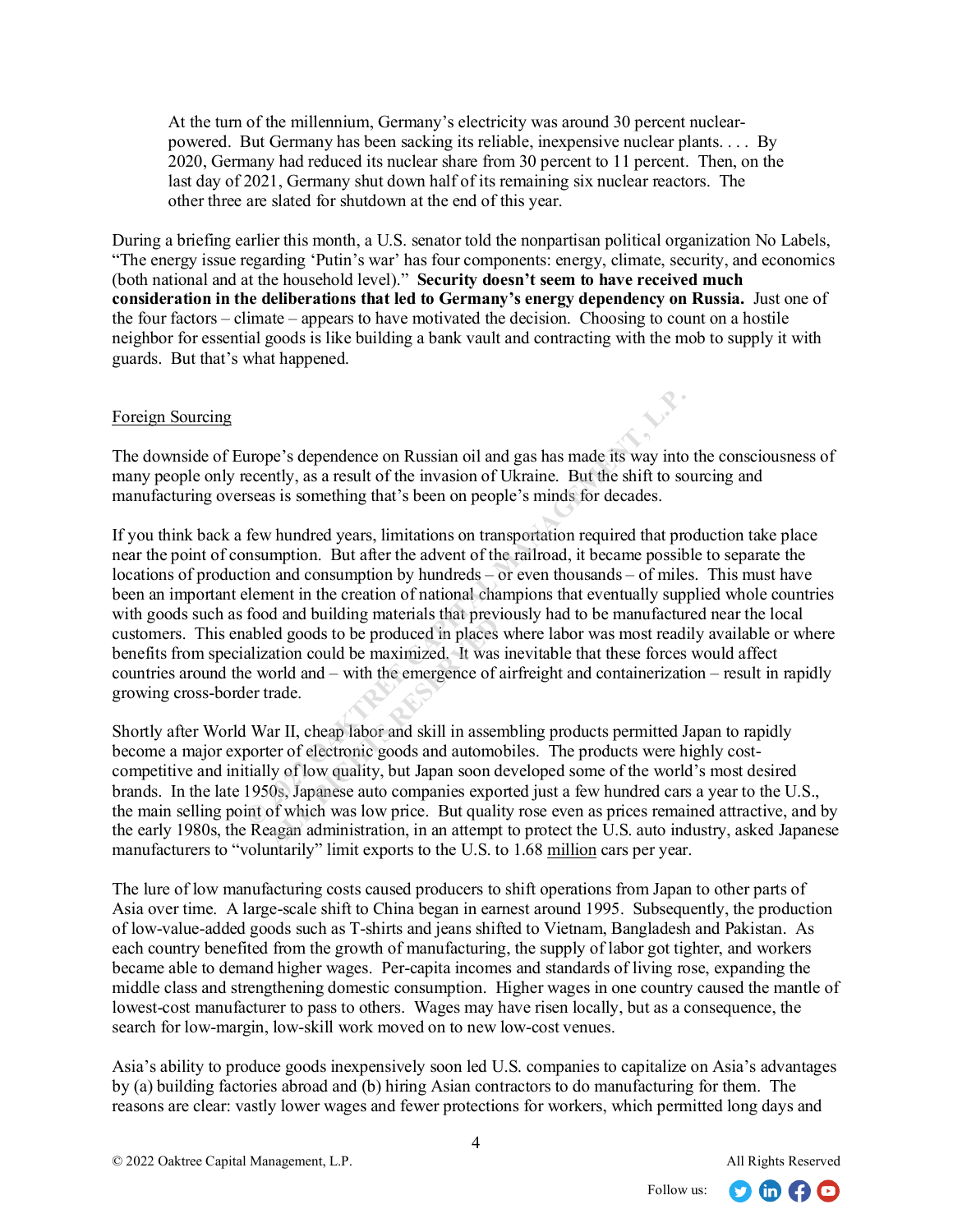poor labor conditions that wouldn't be tolerated in the U.S. **The result was more jobs for non-U.S. workers, economic growth for the countries where the manufacturing was done, increased competitiveness for U.S. importers, and bargain-priced goods for American consumers.**

**In addition, offshoring undoubtedly contributed substantially to the low level of inflation experienced in the U.S. over the last 40 years.** One popular gauge of inflation, the Personal Consumption Expenditures (PCE) deflator, rose by only 1.8% per year from 1995 (importantly, the blastoff point for Chinese exports to the U.S.) through 2020. Inflation was considered tame at that level, and, in fact, many in business and government wished it were a bit higher. But a look inside the numbers is instructive:

| <b>Personal Consumption Expenditures</b> | <b>Annual Inflation</b> | <b>Share of PCE</b> |
|------------------------------------------|-------------------------|---------------------|
| All                                      | 1.8%                    |                     |
| Non-Durables                             | 1.6                     | $25 - 30%$          |
| Durables                                 | (2.0)                   | $10-15$             |
| Services                                 | 2.6                     | 55-60               |

Source: Federal Reserve Bank of St. Louis FRED database; *AmosWEB*

**It's startling to note that the prices of durables fell by almost 40% over the 25 years in question.**  The availability of ever-cheaper goods like cars, appliances and furniture produced abroad was a major contributor to the benign U.S. inflation picture in this quarter-century. Likewise, although prices of nondurables didn't actually come down, cheap imports of items like clothing helped keep the lid on prices overall. This was an important benefit of globalization for the net-importing nations. **Examples**<br> **Example 10**<br> **Example 10**<br> **Example 10**<br> **Example 10**<br> **Example 10**<br> **Example 10**<br> **Example 20**<br> **Example 20**<br> **Example 20**<br> **Example 20**<br> **Example 20**<br> **Example 20**<br> **Example 20**<br> **Example 20**<br> **Example 20**<br>

**On the other hand, offshoring also led to the elimination of millions of U.S. jobs, the hollowing out of the manufacturing regions and middle class of our country, and most likely the weakening of private-sector labor unions.** 

Ford, for example, reported in 1992 that 53 percent of its employees worked in the U.S. and Canada. By 2009, its North American workforce (by then Ford had expanded to Mexico) made up only 37 percent of total payroll. (*The Week*, January 11, 2015) **ALL RUGGEST CONCRETE:**<br> **ALL REGIONS AND THE RIGHTS RESP. THE RESP. THE RIGHTS RESP. 2009, its North American work<br>
up only 37 percent of total payrol<br>
<b>ALL REGIONS REGIONS REGIONS**<br> **ALL REGIONS REGIONS REGIONS:**<br> **ALL R** 

## **Capitalism is based on the desire to maximize income. Globalization allows production to be performed where the costs are lowest. The combination of these two powerful forces has had a profound influence on the world over the last half-century.**

Semiconductors present an outstanding example of this trend. Many of the most important early developments in electronics – transistors, integrated circuits, and semiconductors – took place at U.S. companies such as Bell Labs and Fairchild Semiconductor. In 1990, the U.S. and Europe were responsible for over 80% of global semiconductor production. By 2020, their share was estimated to be only around 20% (data from Boston Consulting Group and the Semiconductor Industry Association). Taiwan (led by Taiwan Semiconductor Manufacturing Company (TSMC)) and South Korea (essentially Samsung) have taken the place of the U.S. and Europe as the largest producers of semiconductors. Today, "TSMC and Samsung are the only companies capable of producing today's most advanced 5 nanometer chips that go into iPhones." (*Visual Capitalist*) The upshot is well known:

While pandemic-induced shutdowns have hampered supply, the demand for chips has continued surging with reopening economies. The resulting chip shortage has rattled

 $\Omega$  m $\Omega$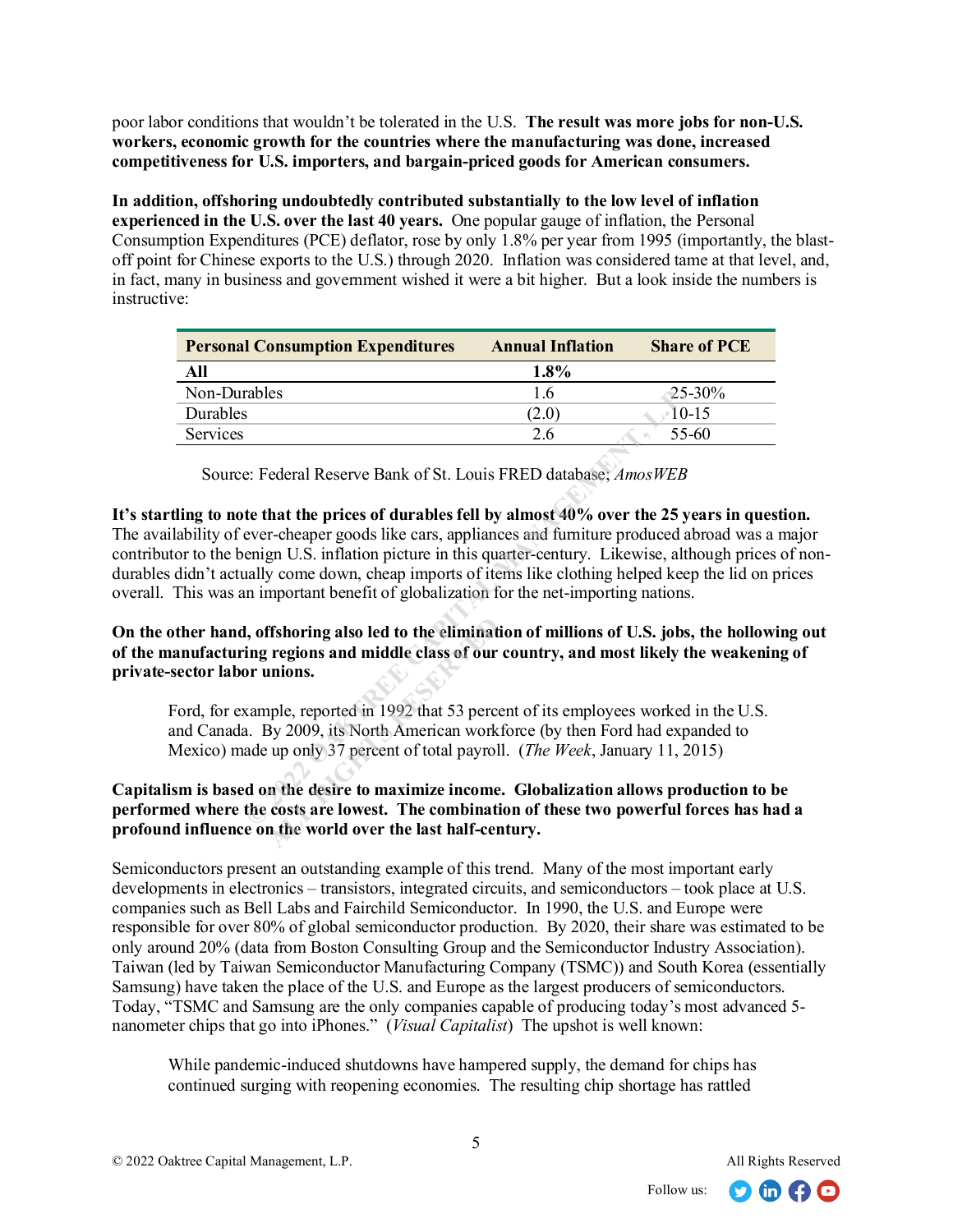several industries with lead times – the gap between when a semiconductor is ordered and when it is delivered is at a record high of 22 weeks.

The chip shortage is a boon to semiconductor companies, but downstream firms are struggling. Global automakers are set to make 7.7 million fewer cars in 2021, which translates into a \$210 billion hit to their revenues. Consumer electronics have taken a blow as well, with popular products like the PlayStation 5 console in short supply. (*Visual Capitalist*)

# The Common Thread

So, what's the connection? U.S. companies' foreign sourcing, in particular with regard to semiconductors, differs from Europe's energy emergency in many ways. **But both are marked by inadequate supply of an essential good demanded by countries or companies that permitted themselves to become reliant on others. And considering how critical electronics are to U.S. national security – what today in terms of surveillance, communications, analysis and transportation isn't reliant on electronics? – this vulnerability could, at some point, come back to bite the U.S. in the same way that dependence on Russian energy resources has the European Union.** of an essential good demanded by countries or companies tha<br>
what today in terms of surveillance, communications, analysi<br>
"theliant on electronics? – this vulnerability could, at some point<br>
"theliant on electronics? – th

How did the world get into this position? How did Europe become so dependent on Russian exports of energy commodities, and how did such a high percentage of semiconductors and other goods destined for the U.S. come to be manufactured abroad? Just as Europe allowed its energy dependence to increase due to its desire to be more green, U.S. businesses came to rely increasingly on materials, components, and finished goods from abroad to remain price-competitive and deliver greater profits.

Key geopolitical developments in recent decades included (a) the perception that the world was shrinking, due to improvements in transportation and communications, and (b) the relative peace of the world, stemming from: **ACCOMPTED**<br> **ALL RESERVED**<br> **ALL RESERVED**<br> **ALL RESERVED BY:**<br> **ALL RESERVED BY:**<br> **ALL RESERVED BY:**<br> **ALL RESERVED BY:**<br> **ALL RESERVED BY:**<br> **ALL RESERVED BY:**<br> **ALL RESERVED BY:**<br> **ALL RESERVED BY:**<br> **ALL RESERVED BY:** 

- the dismantling of the Berlin Wall;
- $\bullet$  the fall of the USSR;
- the low perceived threat from nuclear arms (thanks to the realization that their use would assure mutual destruction);
- the absence of conflicts that could escalate into a multi-national war; and
- the shortness of memory, which permits people to believe benign conditions will remain so.

## **Together, these developments gave rise to a huge swing of the pendulum toward globalization and thus countries' interdependence. Companies and countries found that massive benefits could be tapped by looking abroad for solutions, and it was easy to overlook or minimize potential pitfalls.**

As a result, in recent decades, countries and companies have been able to opt for what seemed to be the cheapest and easiest solutions, and perhaps the greenest. Thus, the choices made included reliance on distant sources of supply and just-in-time ordering.

(As an aside, I acknowledge that in countries with less-well-developed economies, environmental protection, high safety and labor standards, and green behavior may sometimes be considered unaffordable luxuries. Thus offshoring may allow companies to engage in practices that wouldn't be acceptable at home – low-cost manufacturing based on burning coal is a good example. In this way,

 $\Omega$  in  $\Omega$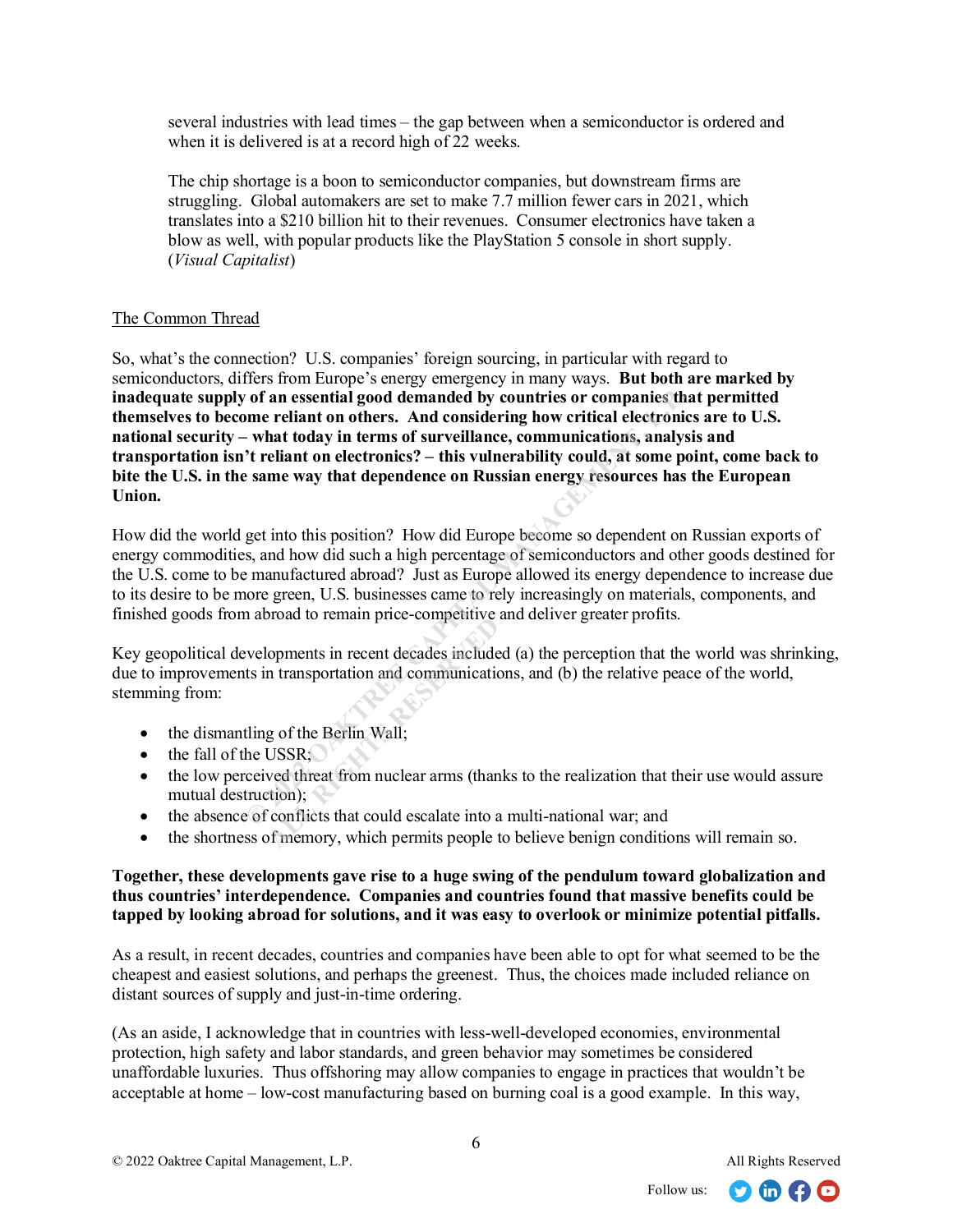offshoring may help a company's or even a country's domestic profile while being bad for the world as a whole.)

**As I've written in the past, economics is the science of choice (the same seems true of geopolitics, although there's even less science regarding that realm.) Few options in these fields offer only positives and no negatives. Most entail tradeoffs.** However, the negatives often become apparent "only when the tide goes out," as they have recently. The invasion of Ukraine has shown that Europe's importation of oil and gas from Russia has left it vulnerable to a hostile, unprincipled nation (worse in this case – to such an individual) at the same time that winding down nuclear power generation has increased the region's need for imported oil and gas. The practice of offshore procurement similarly makes countries and companies dependent on their positive relations with foreign nations and the efficacy of our transportation system.

**The recognition of these negative aspects of globalization has now caused the pendulum to swing back toward local sourcing.** Rather than the cheapest, easiest and greenest sources, there'll probably be more of a premium put on the safest and surest. For example, both U.S. and non-U.S. companies have announced that they intend to build new foundries to produce semiconductors in the U.S. And I imagine many U.S. importers of materials, components and finished goods are looking for sources closer to home. Similarly, it's now less likely that Germany will follow through on its plan to turn off its three remaining nuclear reactors on December 31 and more likely that it will reactivate the three it retired at the end of 2021 (and perhaps, with the rest of Europe, recalibrate the balance between energy imports and domestic energy production). **Sourcing.** Rather than the cheapest, easiest and greenest sources, put on the safest and surest. For example, both U.S. and non-U.S intent to build new foundries to produce semiconductors in the U.S. and smortles or produ

If the pendulum continues to move for a while in the direction I foresee, there will be ramifications for investors. Globalization has been a boon for worldwide GDP, the nations whose economies it has lifted, and the companies that reduced costs by buying abroad. The swing away will be less favorable in those regards, but it may (a) improve importers' security, (b) increase the competitiveness of onshore producers and the number of domestic manufacturing jobs, and (c) create investment opportunities in the transition.

For how long will the pendulum swing away from globalization and toward onshoring? The answer depends in part on how the current situations are resolved and in part on which force wins: the need for dependability and security or the desire for cheap sourcing.

\* \* \*

**In complex fields like economics and geopolitics, there are few easy decisions – just choices, many of them very difficult.** There are too many moving parts, too many unknowns, and too many pros and cons whose merits can't be weighed quantitatively. What sits on either side of the scale doesn't necessarily change much, but the pendulum swings radically in terms of how those things are viewed and weighted in the decision.

Here's what I wrote in *On Regulation* concerning the swing of the pendulum toward and away from regulation of the financial markets:

It's my belief that because both free markets and regulation are imperfect – and because of the strength of people's political and philosophical biases – we will never settle permanently on either a completely free market or a thoroughly regulated system. Any position will prove merely temporary, and the pendulum will continue to swing toward one end of the spectrum and then back toward the other.

**APP** RIGHT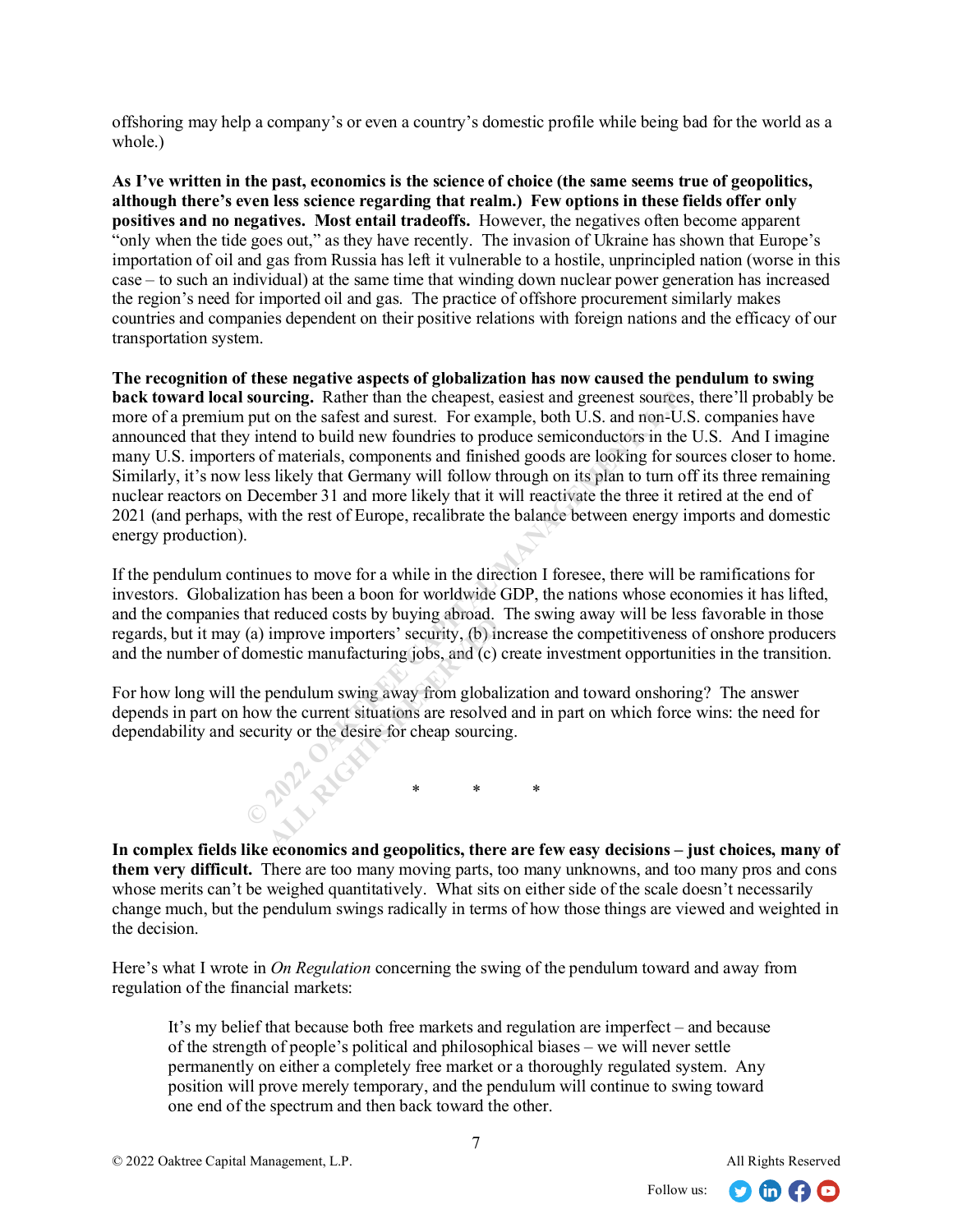If you substitute the words "offshoring" and "domestic sourcing" for "free markets" and "regulation," then this passage just as accurately describes the choice between the cheapest sourcing and the most secure sourcing. **This absence of perfect, permanent solutions is characteristic of pendulums – it's why they swing.** And after many decades of globalization and cost minimization, I think we're about to find investment opportunities in the swing toward reliable supply.

March 23, 2022

O 2022 OF THE REGISTER OF PARTICULAR MANAGEMent, L.P. **ALL RESERVED** 



8